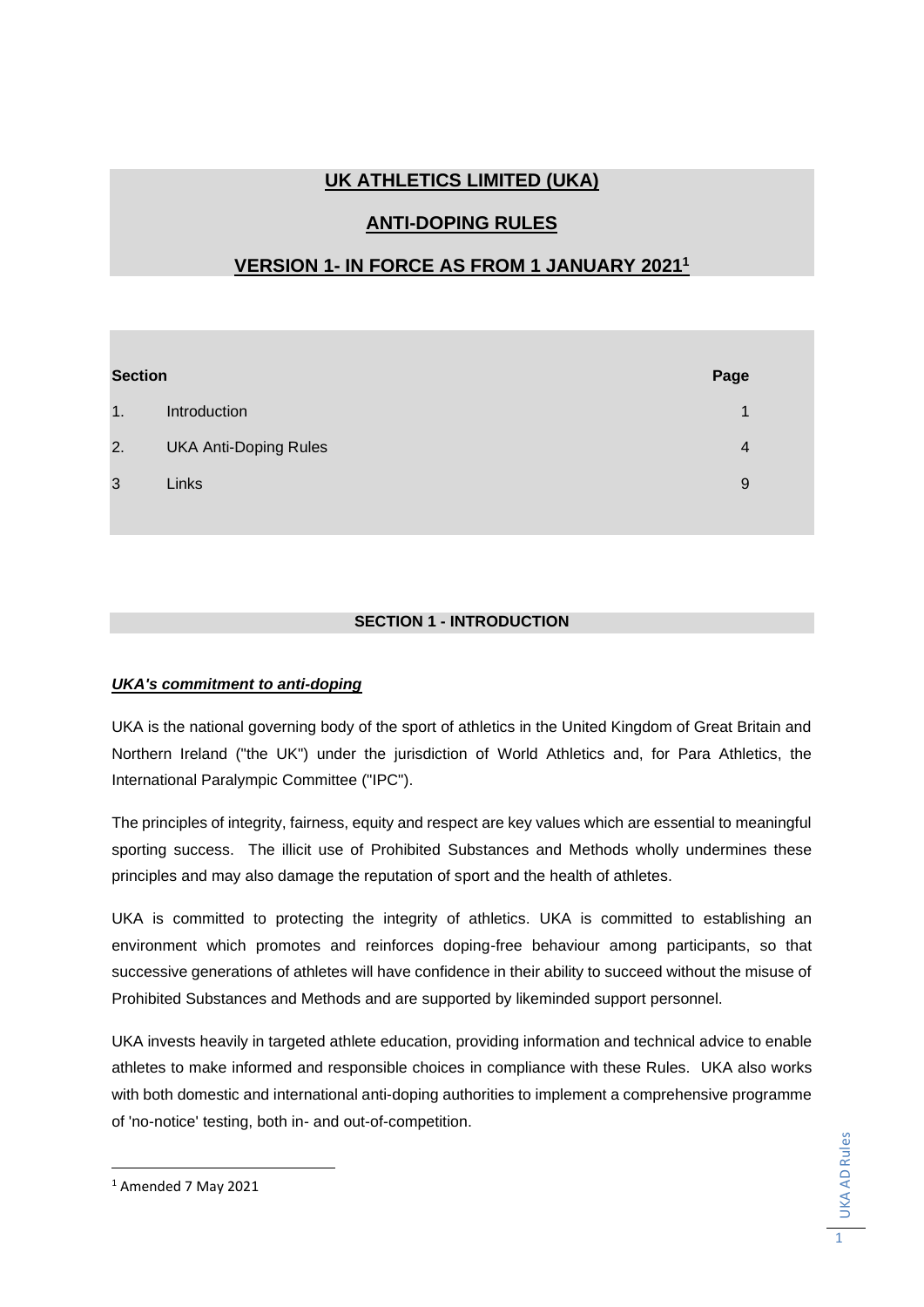UKA shall, further to its powers set out in its Memorandum of Association, make, maintain and enforce these UKA Anti-Doping Rules (the "Rules") to regulate the prohibition and control of doping in athletics within the UK. The purpose of these Rules is to implement the World Athletics Anti-Doping Rules, the IPC Anti-Doping Code and the UK Anti-Doping Rules within UKA's jurisdiction in order to protect the rights and health of participants in athletics and to protect the values of fair play in athletics.

Unless otherwise specified, defined terms used in these Rules have the meaning given to them in the World Anti-Doping Code.

### *Background to these Rules*

### *World Athletics*

UKA is a member federation of World Athletics (formerly the International Association of Athletics Federations "IAAF"), the international federation for non-para athletes. World Athletics has delegated the implementation of its anti-doping rules to an Athletics Integrity Unit established with effect from 3 April 2017.

The World Athletics Anti-Doping Rules ("World Athletics Anti-Doping Rules") apply to all member federations of World Athletics and have been adopted in compliance with the World Anti-Doping Code. UKA is the member federation of World Athletics for the UK and as such is required to incorporate the World Athletics Anti-Doping Rules into its own rules and to include in those rules the provisions necessary to implement the World Athletics Anti-Doping Rules (and any changes that may be made to them) effectively in relation to all non-para Athletes, Athlete Support Personnel and other Persons who fall under UKA's jurisdiction, so that they apply to and govern all Anti-Doping Activities carried out by World Athletics or its Delegated Third Parties in respect of such Athletes, Athlete Support Personnel, and other Persons. In particular, UKA shall facilitate as necessary In- and Out-of-Competition Testing of Athletes under its jurisdiction by or on behalf of World Athletics and shall report to World Athletics/the Integrity Unit in accordance with the World Athletics Anti-Doping Rules.

The World Athletics Anti-Doping Rules currently in force are published on the Athletics Integrity website, and links are provided below at Section 3.

### *International Paralympic Committee*

The international federation for para athletes is the International Paralympic Committee ("the IPC"), whose Anti-Doping Code ("the IPC Anti-Doping Code") has been adopted by the IPC in compliance with the World Anti-Doping Code. As a result of its agreement with the BPA and the BPA's membership of the IPC, UKA is required to adopt anti-doping rules which are compliant with the IPC Anti-Doping Code (as amended from time to time) in relation to para Athletes, Athlete Support Personnel, and other Persons who fall under UKA's jurisdiction, to apply to and govern all Anti-Doping Activities carried out by the IPC or its Delegated Third Parties in respect of such Athletes, Athlete Support Personnel, and other Persons. The IPC Anti-Doping Code currently in force is available via the link at Section 3 below.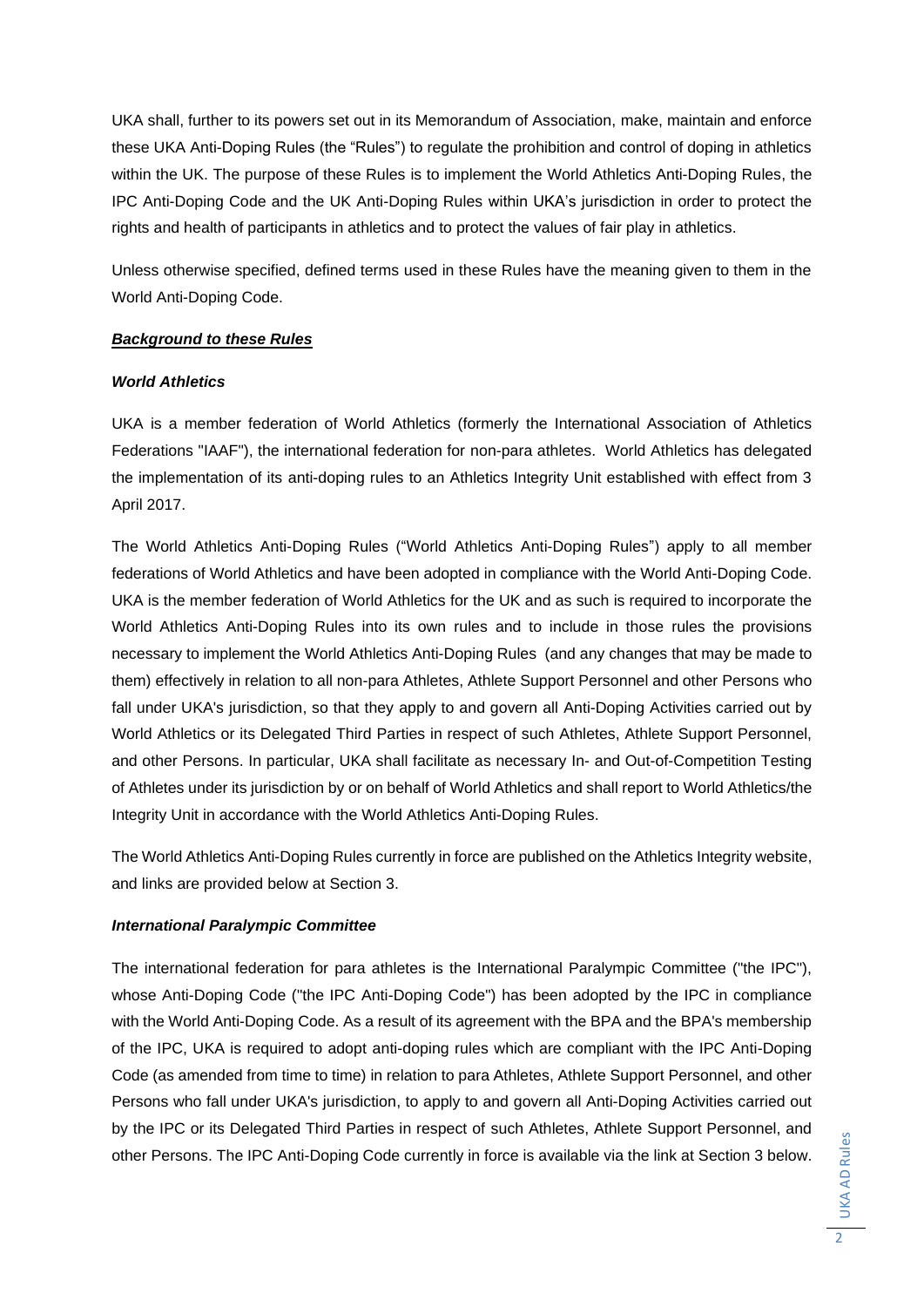### *UK Anti-Doping*

The National Anti-Doping Organisation for the United Kingdom is UK Anti-Doping ("UKAD"), which has issued the UK Anti-Doping Rules in compliance with the World Anti-Doping Code. In accordance with the World Anti-Doping Code and the UK National Anti-Doping Policy, UKA incorporates the UK Anti-Doping Rules (as amended from time to time) into its own rules, to apply to and govern all Anti-Doping Activities carried out by UKAD or its Delegated Third Parties in respect of all Athletes, Athlete Support Personnel, and other Persons (as those terms are defined in the UK Anti-Doping Rules) who fall under UKA's jurisdiction. The UK Anti-Doping Rules currently in force are available via the link at Section 3 below.

### *Changes to these Rules and the Prohibited List*

Athletes are reminded that the World Athletics Anti-Doping Rules, the IPC Anti-Doping Code, the UK Anti-Doping Rules and the WADA Prohibited List may change from time to time. The relevant links for each of these sets of rules are set out at Section 3 and a hard copy of the current WADA Prohibited List can be obtained from UKA's Clean Athletics<sup>2</sup> Department upon request.

<sup>&</sup>lt;sup>2</sup> In January 2017, the UKA Anti-Doping Department was renamed "Clean Athletics" to better reflect its primary role in supporting those athletes that wish to compete clean.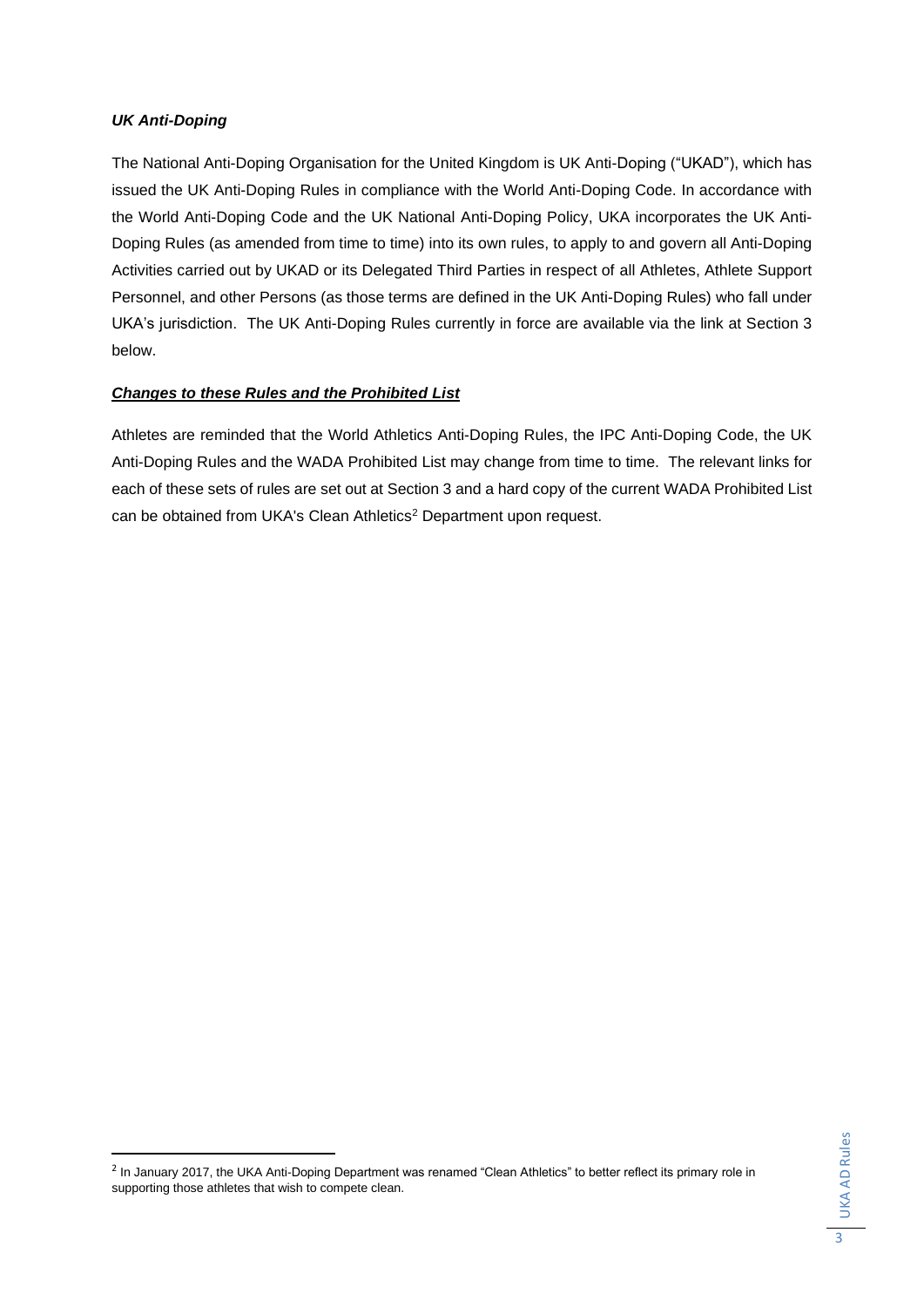#### **SECTION 2 – UKA ANTI-DOPING RULES**

#### **Rule 1 Adoption of the World Athletics Anti-Doping Rules**

- 1.1 In respect of non-para athletics in the UK, UKA hereby adopts the World Athletics Anti-Doping Rules (as amended from time to time) in accordance with its obligations pursuant to Article 1.4.1 of the World Athletics Anti-Doping Rules, and incorporates them into these Rules as if set out in full herein. For the avoidance of doubt, UKA expressly adopts Article 2.11 of the World Athletics Anti-Doping Rules in accordance with Article 15.4.2(b) of the World Athletics Anti-Doping Rules.
- 1.2 In the event that World Athletics adopts new Anti-Doping Rules which supersede these Rules, the new World Athletics Anti-Doping Rules will prevail during any intervening period before UKA updates these Rules (where it deems it necessary to do so).
- 1.3 All Athletes, Athlete Support Personnel and Persons (with each of these terms as defined in the World Athletics Anti-Doping Rules) under UKA's jurisdiction in non-para athletics shall be bound by the World Athletics Anti-Doping Rules (as amended from time to time) and shall submit to the Results Management authority of the Anti-Doping Organisation responsible under the World Athletics Anti-Doping Rules as a condition of participation in any Competition (as defined in the World Athletics Anti-Doping Rules) or activity authorised or organised by UKA (or one of its member organisations).
- 1.4 World Athletics may (through the Integrity Unit) enforce the World Athletics Anti-Doping Rules directly as against all non-para Athletes, Athlete Support Personnel and other Persons under UKA's jurisdiction, including against UKA's servants, agents, employees, directors and officials, in relation to all Anti-Doping Activities (including Testing, investigations, and Results Management) carried out by World Athletics or its Delegated Third Parties in respect of such Athletes, Athlete Support Personnel, and other Persons.

### **Rule 2 The IPC Anti-Doping Code**

- 2.1 In respect of para athletics in the UK, UKA hereby adopts the IPC Anti-Doping Code (as amended from time to time) and incorporates it into these Rules as if set out in full herein.
- 2.2 In the event that the IPC adopts a new Anti-Doping Code, the new IPC Anti-Doping Code will prevail during any intervening period before UKA updates these Rules (where it deems it necessary to do so).
- 2.3 All Athletes, Athlete Support Personnel and Persons (with each of these terms as defined in the IPC Anti-Doping Code) under UKA's jurisdiction in para athletics shall be bound by the IPC Anti-Doping Code (as amended from time to time).

UKA AD Rules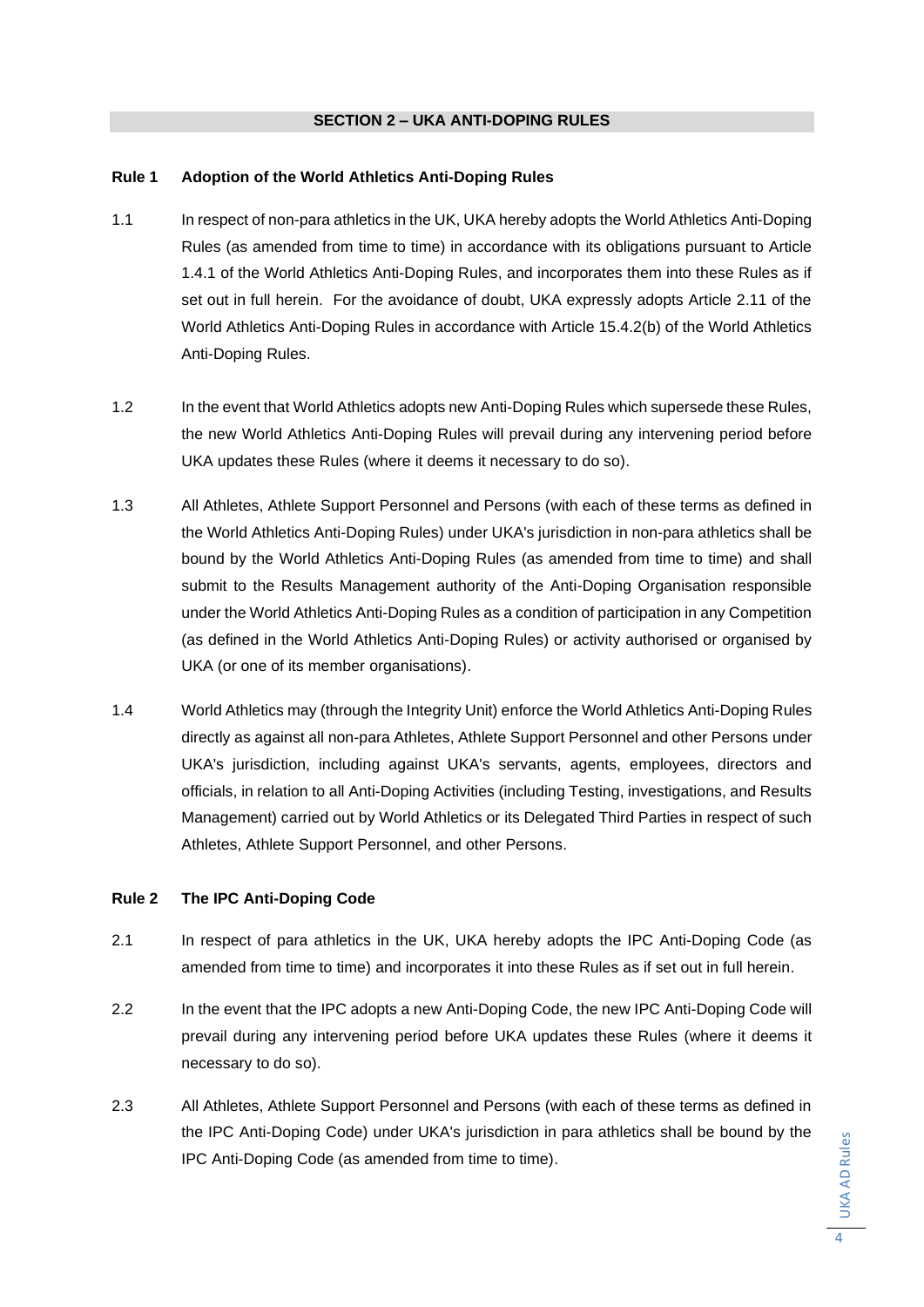2.4 The IPC may enforce the IPC Anti-Doping Code directly as against all para Athletes, Athlete Support Personnel and other Persons under UKA's jurisdiction, including against UKA's servants, agents, employees, directors and officials, in relation to all Anti-Doping Activities (including Testing, investigations, and Results Management) carried out by the IPC or its Delegated Third Parties in respect of such Athletes, Athlete Support Personnel, and other Persons.

#### **Rule 3 The UK Anti-Doping Rules**

- 3.1 UKA hereby adopts the UK Anti-Doping Rules (as amended from time to time) and incorporates them into these Rules as if set out in full herein.
- 3.2 In the event that UKAD adopts new UK Anti-Doping Rules, the new UK Anti-Doping Rules will prevail during any intervening period before UKA updates these Rules (where it deems it necessary to do so).
- 3.3 All Athletes, Athlete Support Personnel and Persons (with each of these terms as defined in the UK Anti-Doping Rules) under UKA's jurisdiction shall be bound by the UK Anti-Doping Rules (as amended from time to time).
- 3.4 UKAD may enforce the UK Anti-Doping Rules directly as against all such Athletes, Athlete Support Personnel and other Persons under UKA's jurisdiction, including against UKA's servants, agents, employees, directors and officials, in relation to all Anti-Doping Activities (including Testing, investigations, and Results Management) carried out by UKAD or its Delegated Third Parties in respect of such Athletes, Athlete Support Personnel, and other Persons.

### **Rule 4 Application of these Rules**

- 4.1 These Rules shall apply to and shall bind all Athletes, Athlete Support Personnel and other Persons (as defined in the World Athletics Anti-Doping Rules or IPC Anti-Doping Code or UK Anti-Doping Rules, as applicable) under the jurisdiction of UKA, including (without limitation):
	- 4.1.1 all Athletes, Athlete Support Personnel and other Persons who are members of, or licensed by UKA and/or member or affiliate organisations of UKA (including any clubs, teams, associations or leagues);
	- 4.1.2 all Athletes, Athlete Support Personnel and other Persons participating in such capacity in events, competitions and other Athletics activities organised, convened, authorised or recognised by UKA or any of its member or affiliate organisations (including any clubs, teams, associations or leagues), wherever held;
	- 4.1.3 all Athlete Support Personnel and other Persons working with, treating or assisting an Athlete subject to these Rules and participating in their sporting capacity; and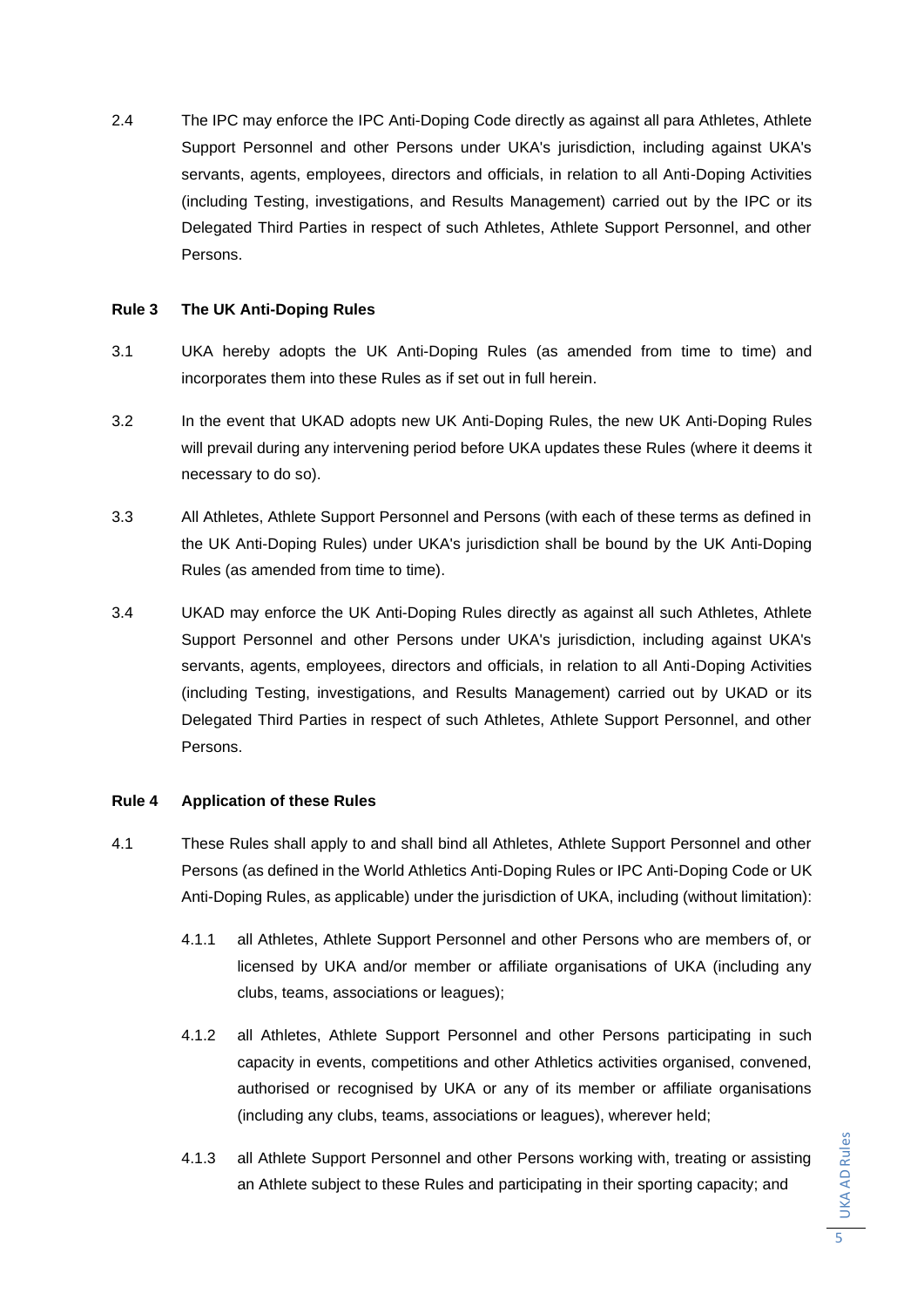4.1.4 any other Athlete, Athlete Support Personnel or other Person who, by virtue of an accreditation, licence, contractual arrangement or otherwise, is subject to the jurisdiction of UKA for the purposes of anti-doping,

whether or not such person(s) is or are resident in the UK.

- 4.2 Responsibility for Results Management:
	- 4.2.1 The Results Management process shall be conducted by the Anti-Doping Organisation that initiated and directed Sample collection or, if no Sample collection is involved, the Anti-Doping Organisation that first provides notice of a potential anti-doping rule violation to the relevant Person and then diligently pursues it, in accordance with that Anti-Doping Organisation's rules.
	- 4.2.2 In respect of any alleged breach of these Rules for which UKAD has responsibility for Results Management, the UK Anti-Doping Rules shall apply, and in accordance therewith the National Anti-Doping Panel ("NADP") shall have exclusive jurisdiction to hear and determine the matter (including, where applicable, any appeal of the first instance ruling) in accordance with the NADP Procedural Rules ("NADP rules").

### **Rule 5 Supplementary Provisions**

- 5.1 In the event of any discrepancy between these Rules on the one hand and the World Athletics ADR or IPC Anti-Doping Code or UK Anti-Doping Rules (as applicable) on the other hand, the World Athletics Anti-Doping Rules or IPC Anti-Doping Code or UK Anti-Doping Rules (as applicable) shall prevail.
- 5.2 Where an Athlete, Athlete Support Personnel or other Person to whom these Rules apply:
	- 5.2.1 refuses or fails without compelling justification to comply with any provision of the World Athletics Anti-Doping Rules or the IPC Anti-Doping Code or UK Anti-Doping Rules (as applicable), but such refusal or failure does not constitute an anti-doping rule violation under those rules;
	- 5.2.2 engages in offensive conduct towards a Doping Control officer or other Person involved in Doping Control that does not rise to the level of Tampering;
	- 5.2.3 refuses or fails to cooperate in full with an Anti-Doping Organisation investigating a potential anti-doping rule violation;
	- 5.2.4 (if they are an Athlete Support Person) Uses or Possesses a Prohibited Substance or Prohibited Method without valid justification;

UKA may elect to initiate disciplinary proceedings against them pursuant to UKA's own Disciplinary Procedures.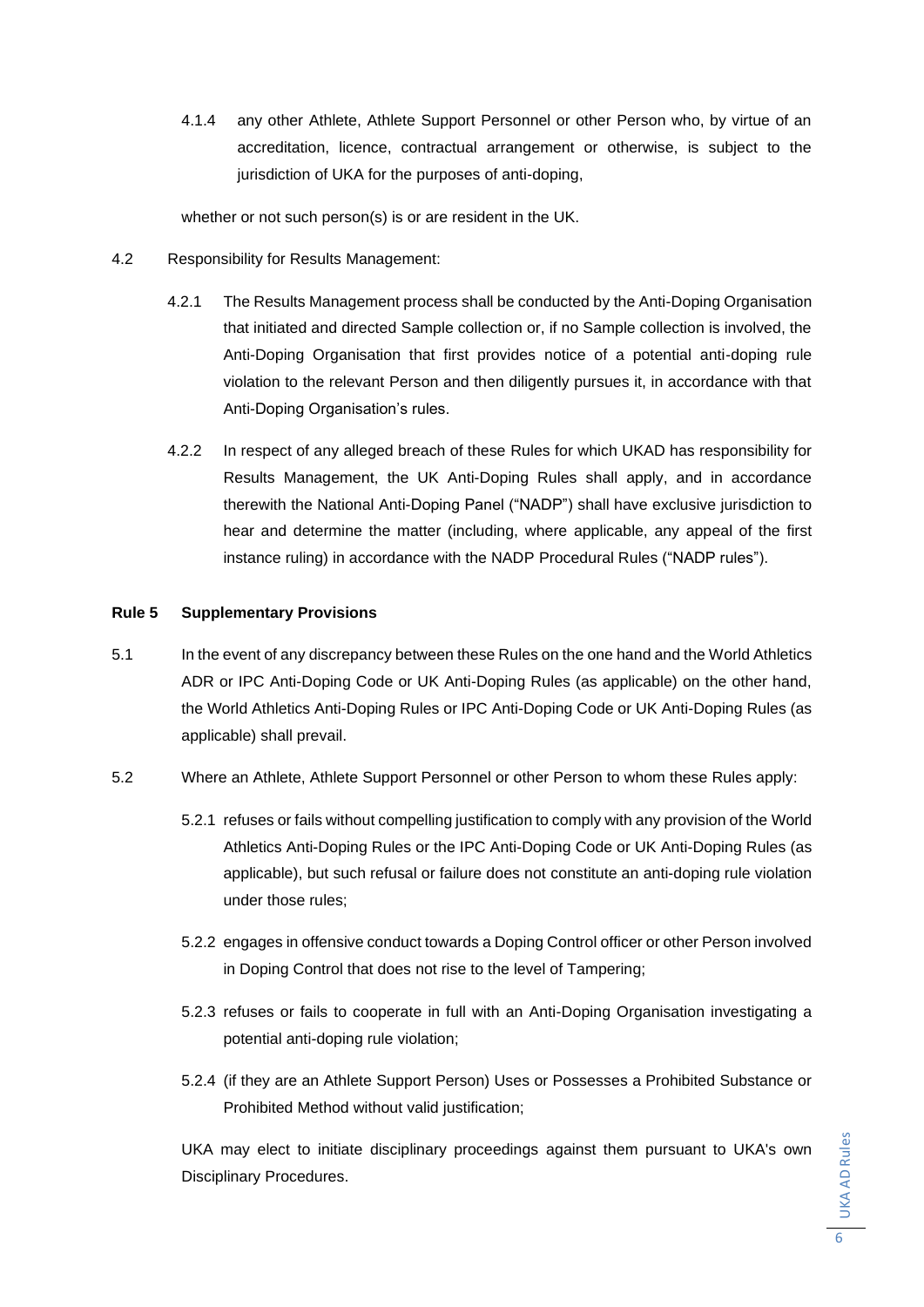- 5.3 In any first instance and appeal proceedings brought in accordance with the UK Anti-Doping Rules, subject to any contrary provisions in the NADP Rules and the Court of Arbitration for Sport ("CAS") Code of Sports-related Arbitration (as applicable):
	- 5.3.1 The Athlete, Athlete Support Personnel or other Person being disciplined is responsible for paying all of their own costs (including but not limited to legal costs, scientific or other experts' fees, witness costs and any costs of medical examinations), whether or not they are successful in the relevant proceedings; and
	- 5.3.2 The Athlete, Athlete Support Personnel or other Person being disciplined shall not be responsible for any fees or expenses of the NADP, any NADP Appeal Tribunal, or the CAS.
- 5.4 UKA reserves the right to Publicly Disclose information relating to alleged anti-doping rule violations and consequent disciplinary proceedings in accordance with the World Athletics Anti-Doping Rules or the IPC Anti-Doping Code or UK Anti-Doping Rules (as applicable), in each case as discussed and agreed with the Athletics Integrity Unit, the IPC, or UKAD (as applicable).
- 5.5 UKA may at any time notify UKAD, the British Olympic Association, World Athletics, WADA, the IOC, the IPC, and/or any other relevant body of any details relating to any potential antidoping rule violation and/or the disciplinary process relating to any Athlete or any other Person subject to these Rules, in accordance, in each case, with the World Athletics Anti-Doping Rules or the IPC Anti-Doping Code or UK Anti-Doping Rules (as applicable).
- 5.6 World Athletics, the IPC, UKA and UKAD may collect, store, process or disclose personal information relating to Athletes and other Persons where necessary and appropriate under the WADA Code, the World Athletics Anti-Doping Rules, the IPC Anti-Doping Code, the UK Anti-Doping Rules, these Rules and the International Standards (including specifically the International Standard for the Protection of Privacy and Personal Information).
- 5.7 Athletes, Athlete Support Personnel and other Persons subject to these Rules are reminded that UKA or UK Sport (or any other relevant Sports Council) may take such action as it or they think fit in relation to a breach of the World Athletics Anti-Doping Rules, the IPC Anti-Doping Code, the UK Anti-Doping Rules and these Rules by an Athlete, Athlete Support Personnel or other Person subject to these Rules including (without limitation) suspending or cancelling any lottery funding in relation to such Athlete, Athlete Support Personnel or other Person and the prohibition of using certain facilities by that Athlete, Athlete Support Personnel or other Person.
- 5.8 A Minor (as defined in the UK Anti-Doping Rules) may not participate in the sport of athletics in the UK unless a parent or guardian of that Minor has consented to Testing (as defined in the UK Anti-Doping Rules) of that Minor. For the purposes of these Rules, such consent may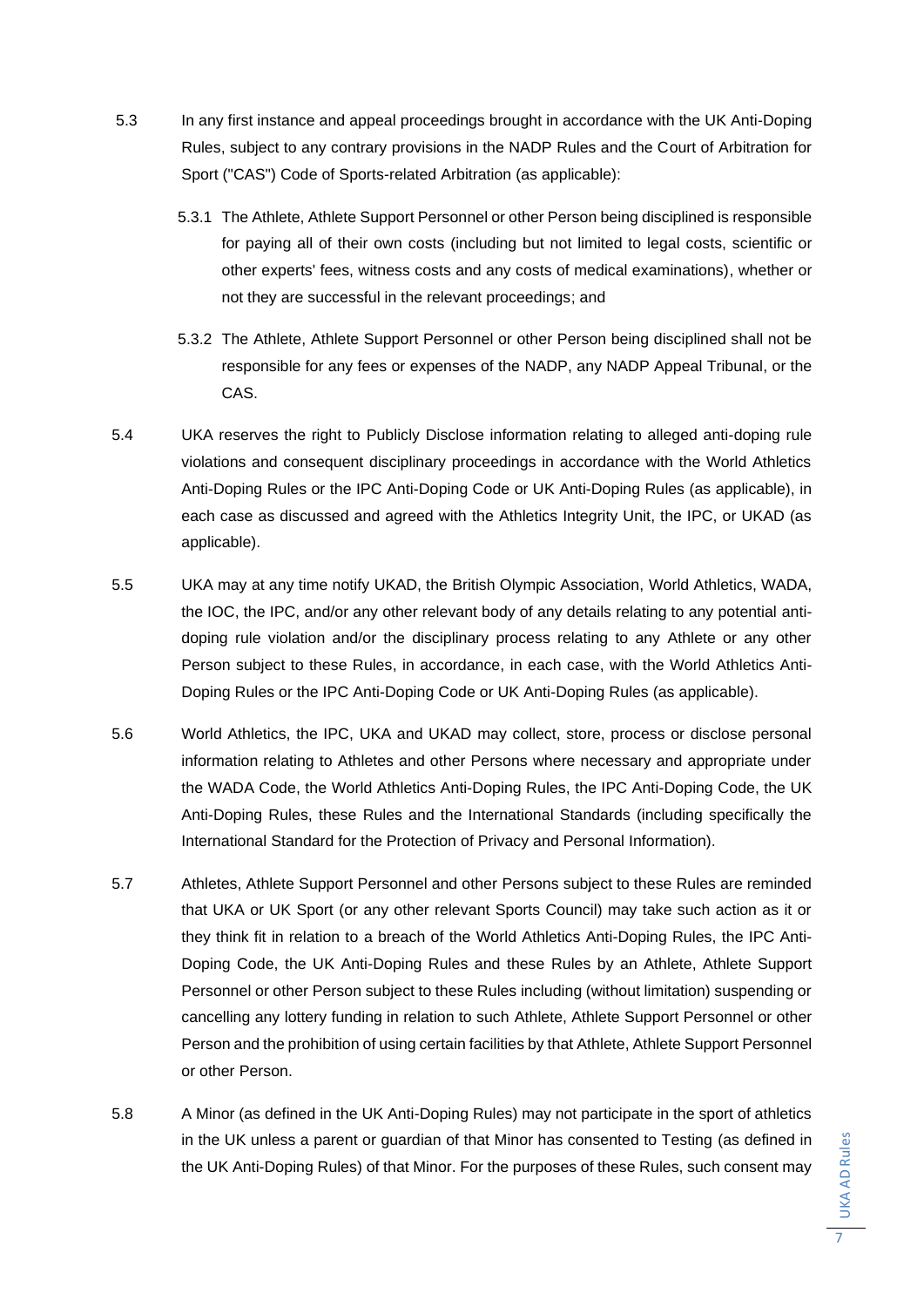be inferred from the fact that the Minor has been permitted by his/her parent or guardian to participate in athletics. Confirmation in writing of such consent may be required to be provided at any time. Where an Athlete who is a Minor is included in the National Registered Testing Pool or Domestic Testing Pool (as defined in the UK Anti-Doping Rules), their parent or guardian must confirm their ongoing consent to Testing in writing upon notification of inclusion within the National Registered Testing Pool or Domestic Testing Pool. In addition, the rules of a particular Event or Competition (both terms as defined in the UK Anti-Doping Rules) may require the provision of written consent to Testing as a pre-condition of participation by any minor in the Event or Competition. References in this Rule 5.8 to consent are concerned with consent to Testing of Athletes and shall not indicate that an Athlete's consent (or, where the Athlete is a Minor, consent from a parent or guardian of that Minor) is required to provide a lawful basis for the processing of the Athlete's personal information, including personal information in any samples collected as a result of Testing.

- 5.9 These Rules, and any disputes or proceedings (whether contractual or non-contractual) arising from them, are governed by the laws of England and Wales and, subject to any applicable dispute resolution provisions in the World Athletics Anti-Doping Rules, the IPC Anti-Doping Code and the UK Anti-Doping Rules, the courts of England and Wales shall have exclusive jurisdiction in relation to these Rules, decisions made under them, and disputes or proceedings (whether contractual or non-contractual) arising from them.
- 5.10 UKA reserves the right to amend these Rules from time to time. The Rules shall be reviewed on an annual basis or upon amendment to the World Athletics Anti-Doping Rules and/or the IPC Anti-Doping Code and/or the UK Anti-Doping Rules.